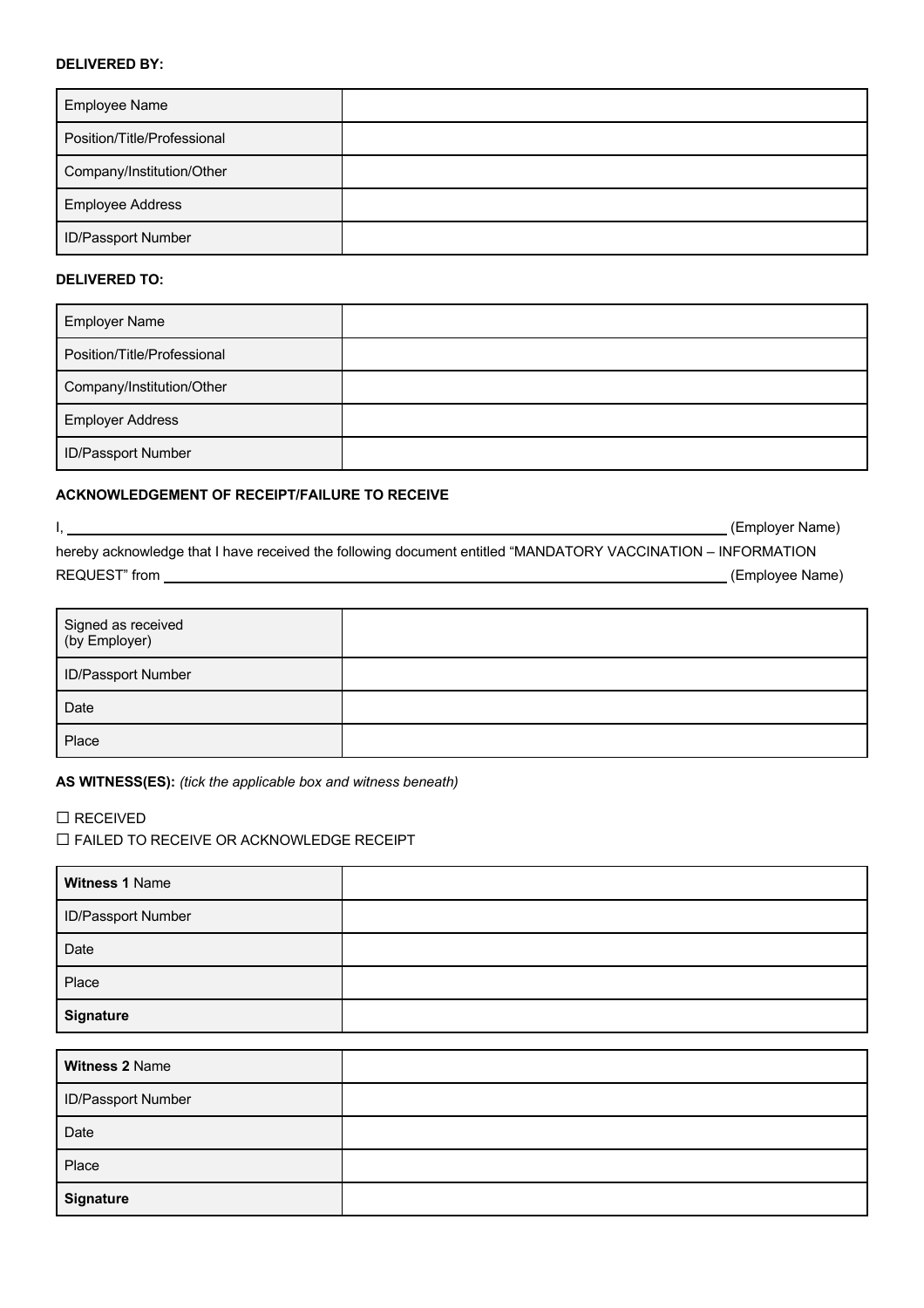# **MANDATORY VACCINATION – OBJECTION**

| For the Attention of (Employer) |  |
|---------------------------------|--|
| <b>ID/Passport Number</b>       |  |

### **Declaration:**

I, the contract of the contract of the contract of the contract of the contract of the contract of the contract of the contract of the contract of the contract of the contract of the contract of the contract of the contrac , hereby decline to be vaccinated or tested for COVID-19

based on the following laws and rights.

The South African Constitution and Bill of Rights is our sovereign law, and supersedes all other law. Please refer to **Chapter 2**:

**Section 7** – I have the right to human dignity, freedom and equality.

**Section 9** – You may not discriminate unfairly against me directly or indirectly based on my religion, conscience and belief.

**Section 10** – I have the right to dignity, freedom of choice and also, my privacy. You have no right to know my vaccination status. **Section 11** – I alone have the right to my life.

**Section 12. (2)** – I alone have the right to make decisions concerning my ability to reproduce, the security and control of my body. I also have the right to informed consent. In terms of the common law, this right includes the right to refuse medical treatment. **Section 15** – I have the right to freedom of conscience, religion, thought, belief and opinion.

#### **The Health Act, 61 of 2003**

There has been no legislation passed by the Minister of Health in co-operation with Government as is clearly their responsibility as defined by the above Act. 3. (1) (c). You are not responsible for my health and to demand I should be vaccinated against my will is therefore breaking the law.

The Act also states in 6. (1) (c) and 7. (1) (a, b, and c) and 8. (2) (a and b) that I should have full knowledge and informed consent but, there is no information on the ingredients and methods used to manufacture the COVID-19 vaccines, and there is also no longterm safety data on the possibility that these vaccines will cause chronic disease, such as cancer, which don't develop overnight. We will only have this information in 5, 7 or even 11 years

Finally, 6. (1) (d) and 8. (1) state that I have the right to refuse any health service.

### **The** *Consolidated Direction on Occupational Health and Safety Measures in Certain Workplaces,* **issued by the**

**Department of Employment and Labour** does not require a mandated vaccination plan and does not override any of my rights as laid out above. In fact, it provides the opportunity for me to decline to be vaccinated on constitutional and medical grounds.

#### **The Labour Relations Act**

This document does not provide for my dismissal if I refuse to take a vaccine. If you dismiss me because I decline to take the vaccine – this would be unfair dismissal. You have a duty to accommodate all employees – I have the right to medical and religious exemption, bodily integrity, religion, conscience and belief.

### **The Employment Equity Act**

This document does not provide for my dismissal if I refuse to take a vaccine. In fact, you are prohibited from mandating vaccination, or discriminating against me in any way, Chapter II, 5, 6 (1) and (2) (b) and 3.

As per 7. (1) (a) and (b) - you are forbidden to force any medical tests on me.